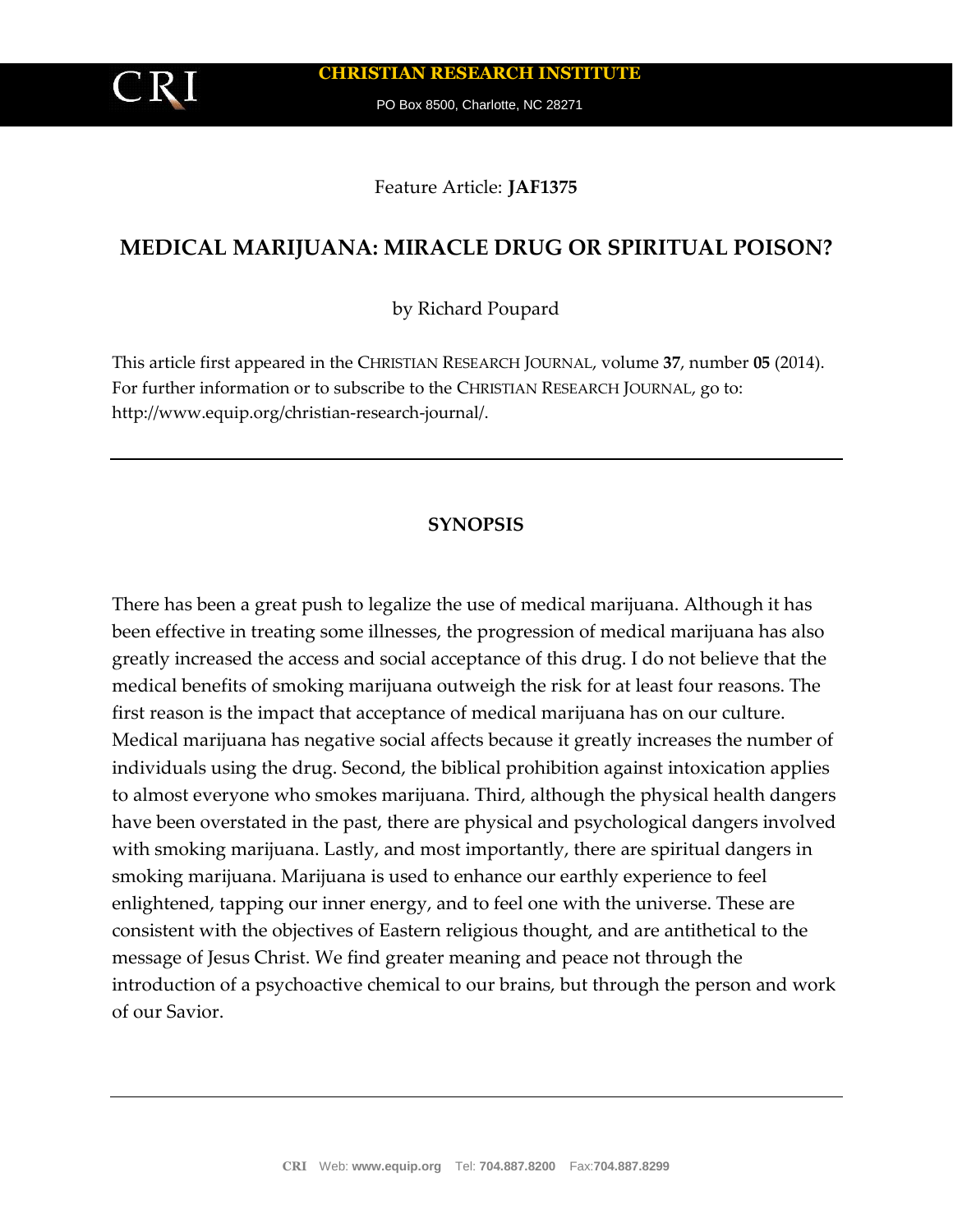A heartbreaking video shows young Charlotte Figi struggling in the midst of a grand mal seizure.<sup>1</sup> She suffers from a rare disease called Dravet syndrome, which causes uncontrollable, intractable seizures starting at a very young age. Charlotte experienced as many as three hundred of these seizures a week. Traditional antiseizure medication did not work, and her doctors expected her condition to end her life at an early age. Her parents sought after anything that would help their daughter to live. After searching the Internet, they found some evidence that a chemical found in marijuana had shown some promise in treating certain seizure disorders. They elected to give their daughter an oil-based oral dose of a special strain of marijuana, later named Charlotte's Web in her honor. This has been very effective in treating her seizures. She is now six years old and appears to be thriving. Currently, forty-three other patients are being treated with this strain of marijuana for their seizures. In Charlotte's case, the chemical isolated from marijuana literally saved her life.

This and other stories like it have helped to change the way our culture views marijuana. In fact, there has been a radical shift in the acceptance of marijuana in the last fifteen years not only as a medication but also for recreational use. In 1991, polling data from the Pew Foundation revealed that only 17 percent of individuals believed that marijuana should be legal, while in the most recent poll, a majority of 52 percent supported legalization. Almost three-quarters of Americans are in favor of allowing the sale and use of medical marijuana when recommended by a doctor.<sup>2</sup> Twenty states have legalized marijuana for medical use, and in January 2014, Colorado and the state of Washington legalized marijuana for recreational use. Trends such as these show how the culture has shifted its views about marijuana.

The moral convictions of Americans regarding marijuana have also shown a significant evolution. In 2006, 50 percent of individuals polled believed that smoking marijuana was morally wrong. In 2013, that number decreased to 32 percent. Among young persons, only 26 percent of those in the millennial generation believe that smoking pot is morally problematic.<sup>3</sup> The shift in public opinion in favor of allowing the sale and possession of marijuana has been great, especially among the younger generation. Marijuana traditionally was associated with rebellion and the counterculture, but this is no longer the case. Pot has gone mainstream. If the current political momentum continues, there is little doubt that marijuana will be legal in much of the United States in the near future. From a Christian perspective, this fundamental change in attitude by our culture presents significant challenges. Does the Bible offer any guidance about smoking marijuana? Is there a difference between taking marijuana for medicinal purposes and taking it for recreation? When marijuana was illegal throughout the United States, we could point to Romans 13:1–7 to argue that we had a responsibility not to use or condone the use of marijuana because the law forbade it. With the momentum moving toward legalization, this argument is becoming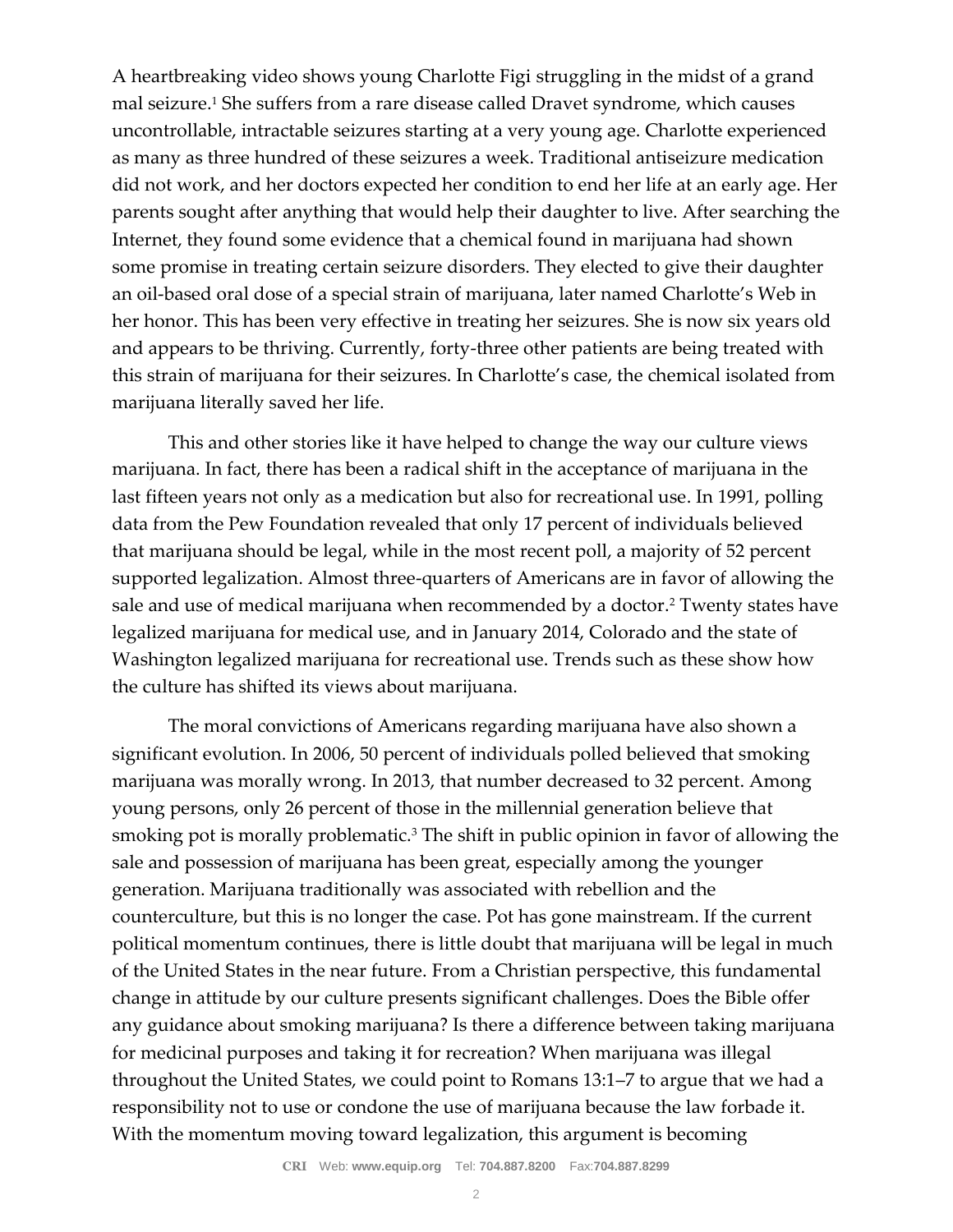increasingly inapplicable. A recent editorial in a major Christian publication argued that smoking marijuana falls under the purview of Christian freedom.<sup>4</sup> Marijuana supporters have also attempted to use Scripture to support their position. They claim Genesis 1:27 argues that consumption of a seed-bearing plant (e.g. cannabis), designed by God, is not morally problematic. A thoughtful, biblical analysis of these issues is necessary, and should help to guide a Christian's perspective on marijuana.

Striving to demonstrate that therapeutic usage and recreational usage of marijuana are closely related, it is important to define these terms as we use them. Consuming marijuana therapeutically has the goal of treating the cause or symptoms of a pathological condition. The goal of the user is to return the symptoms or the state of the human body to a pre-pathological state, or a return to normalcy. Consuming marijuana for recreation has the goal of enhancing one's human experience beyond everyday sensations. In other words, normalcy is the state that one wishes to escape by taking the drug!

I will examine four factors in considering whether or not smoking marijuana for medicinal purposes is biblically sound. The first factor is the potential effect that acceptance of medical marijuana may have on the culture around us. The second factor is the biblical prohibition against drunkenness or intoxication. The third factor is the physical effects that marijuana has on the body. The last factor is the possible spiritual influence that taking a known psychoactive substance may have on the health of the soul.

## **THE EFFECT ON OUR CULTURE**

Although touted by advocates as the latest wonder drug that has the promise to treat all sorts of maladies, the truth behind the push for medical marijuana is less benevolent. In the state of Colorado, a surprisingly large number of citizens have been granted a medical marijuana card—more than 2 percent of the entire population.<sup>5</sup> Although patients such as Charlotte are frequently cited to reveal the incredible power of this drug, the truth is that a very small minority of marijuana recommendations are given to patients suffering from conditions such as hers. In fact, only one in twenty are being treated for the seizures that plagued Charlotte. Rather, 94 percent of medical marijuana patients take the drug for "severe pain," a subjective symptom that is difficult to confirm objectively.<sup>6</sup> This is problematic because there are more proven, effective, reliable medications for pain control available. In a talk supporting medical marijuana, grower Josh Stanley openly spoke about the "horrible, horrible epidemic of back pain that just swept across college campuses" once medical marijuana became available.<sup>7</sup> Even physicians, who usually applaud the increased availability of any drug, have been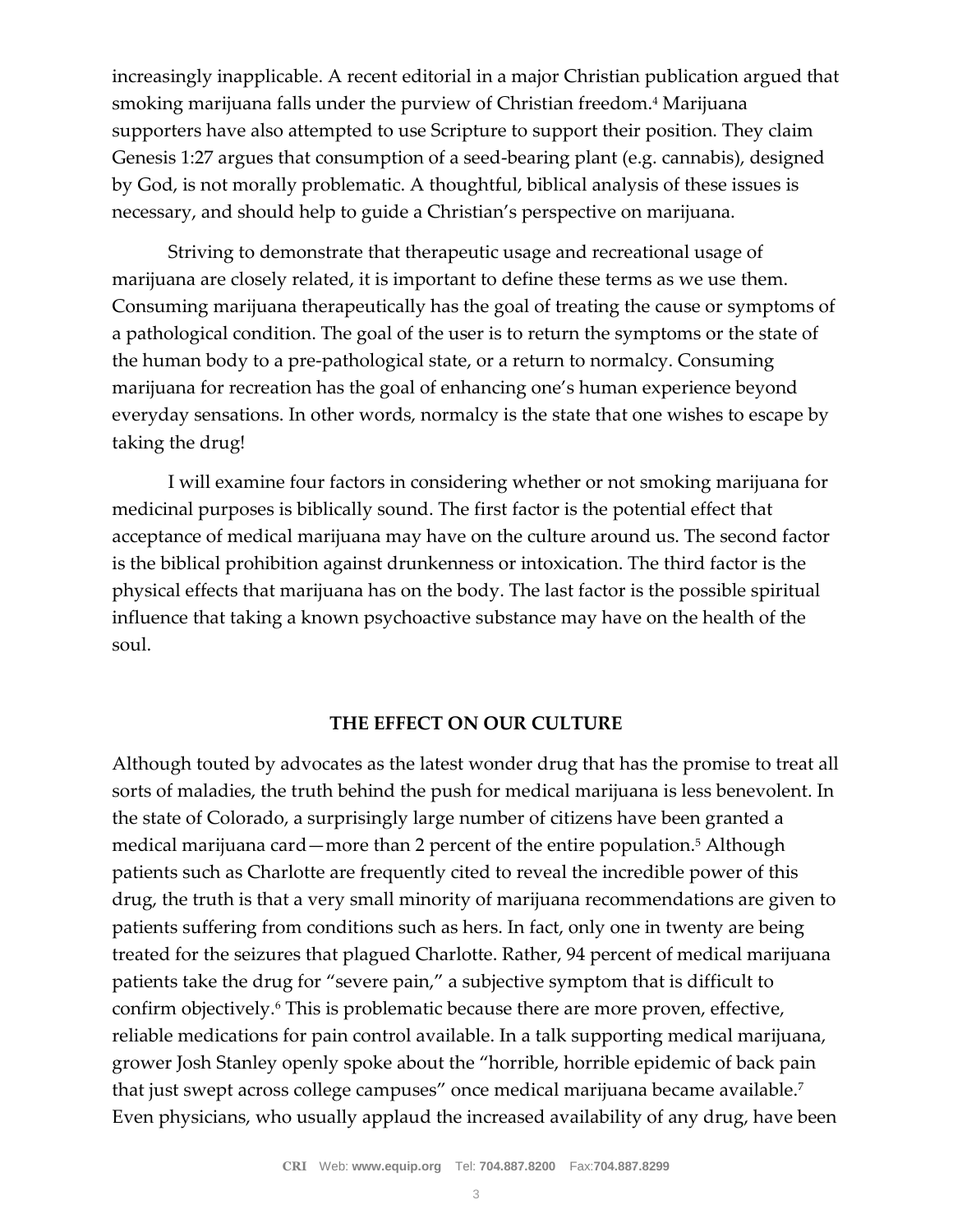skeptical of the use and perceived need for medical marijuana. A study done among the family physicians of Colorado revealed that a majority did not recommend marijuana for their patients who have chronic pain.<sup>8</sup> Although the medical benefits for users are questionable, the increased availability of marijuana when legalized for medicinal use is not. According to one report, in 2011 there were more medical marijuana dispensaries in Denver then Starbucks stores.<sup>9</sup>

It is legitimate and laudable to use medications to treat the symptoms of disease. But exploiting this compassion in order to increase access to a recreational drug is wrong.

## **Baby Steps of Support**

But those advocating the legalization of marijuana for recreation have ardently supported medical marijuana initiatives, believing that it is an important first step for complete legalization. In Colorado and Washington, the acceptance of medical marijuana was an essential step to complete legalization. Clearly, so-called "medical" marijuana has been and will continue to be used for reasons other than legitimate medical purposes.

Although we live in a very individualistic culture, we need to recognize that our actions affect our collective community. Even if we have a legal right and freedom to take this drug, there are circumstances in which the negative effect on our culture may serve to modify our behavior. The acceptance of medical marijuana has unquestionably increased general access to the drug and thus the number of marijuana users. Our participation in a medical marijuana program, even if done for noble purposes, contributes to the cultural changes mentioned. Does helping to increase the number of individuals on psychotropic drugs further the cause of Christ or help to usher in His kingdom? We should concern ourselves that a decision to smoke marijuana, even if for medicinal purposes, affects the individuals and the culture around us.

## **THE PROHIBITION AGAINST INTOXICATION**

Although the Bible does not specifically mention marijuana, we can use biblical principles that apply to alcohol to help guide us in its use. Scripture is clear that drunkenness is sinful.<sup>10</sup> In 1 Peter 5:8, we find that a "sober-minded" man is best able to resist the Devil, who prowls around like a roaring lion and seeks to devour us.<sup>11</sup> It is clear that if the aim of recreational use of marijuana is to become intoxicated, then its use would fall under this biblical prohibition. Using marijuana recreationally is purposefully to use a chemical to change or enhance the way our minds process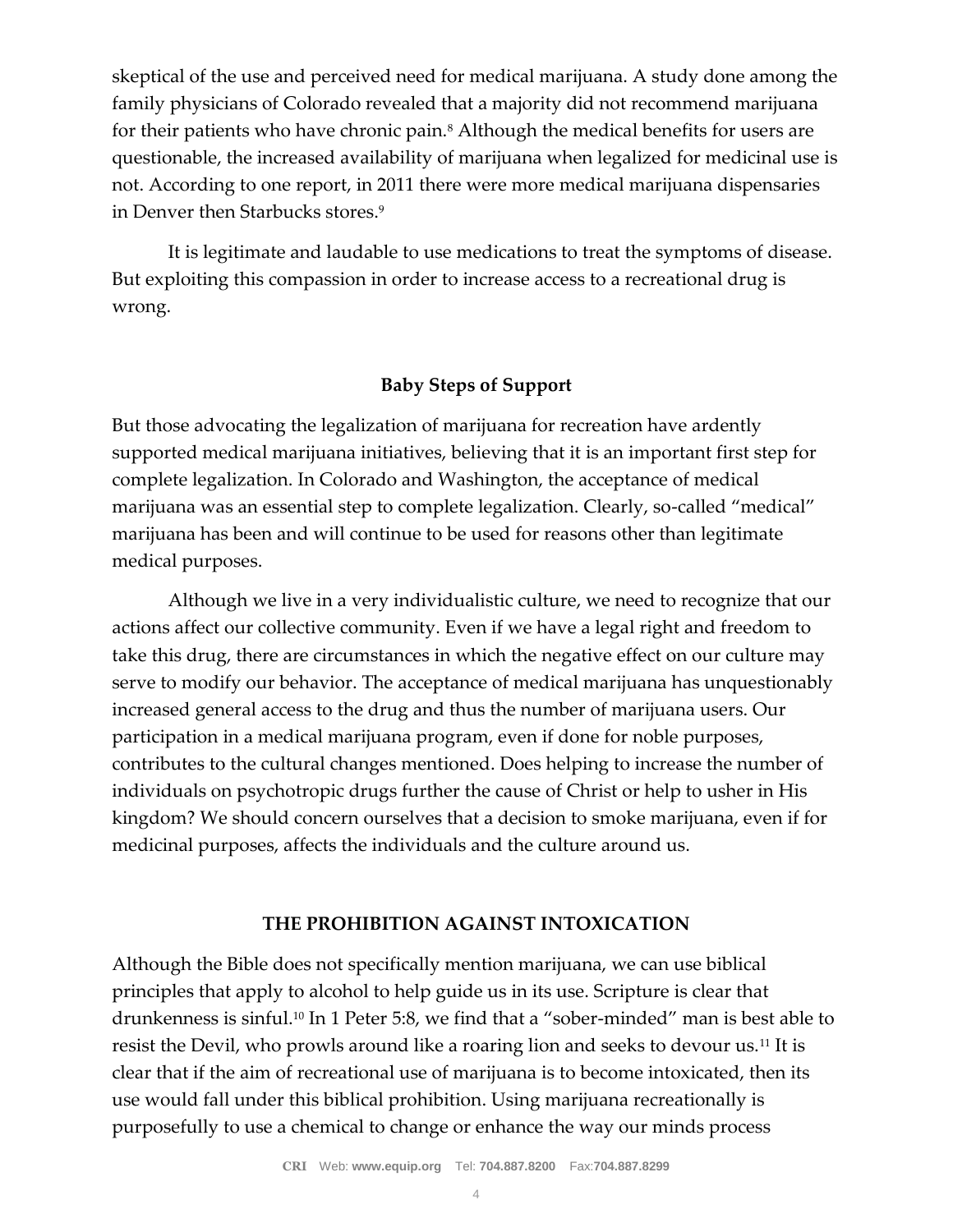thoughts and ideas. One may argue that although drinking alcohol has the potential for intoxication, we may drink alcohol moderately for its value as a beverage and not become intoxicated. Is this also true with marijuana? Furthermore, the mere possibility of intoxication does not preclude our use of many medications. For example, I inject short-acting highly addictive narcotics for anesthetic purposes routinely in my oral and maxillofacial surgery practice. Should this be considered sinful for the same reason?

Studies have shown that an intoxicating dose of THC, the psychoactive chemical in marijuana, is approximately 7mg.<sup>12</sup> If smoked, this dose is reached after about 4 inhalations. Although it may be theoretically possible to consume a nonintoxicating dose, it would appear that this rarely happens. Typical marijuana users self-dose the amount of THC they consume by smoking until they feel a particular way. In regards to the benefits of THC, all of its proposed therapeutic benefits occur at intoxicating doses, so that it would not be possible to experience the beneficial effects of THC without also experiencing intoxication. The two effects cannot presently be separated.

## **Brushing aside the Risks**

Although we use mind-altering medications with abuse potential in medicine, they differ significantly from marijuana in regards to both dosage and means of delivery. When a medication with abuse potential is given, the goal is to maximize the therapeutic effect while minimizing the risk of side effects. The dose is carefully determined to ensure that the positive effect is gained while minimizing any negative consequences. This is not possible in the case of most patients who take marijuana. Although it can be taken orally, the vast majority of users prefer to smoke or vaporize marijuana, in order to maximize the rate that the drug is delivered to the brain.<sup>13</sup> There is no way for a physician accurately to control the dose of smoked marijuana, and patients simply dose themselves until they subjectively feel a certain way. We simply do not treat other medications this way. For example, we would not allow a patient to administer a limitless amount of a strong narcotic until they subjectively felt better.

#### **THE EFFECT ON THE BODY**

In the past, many have overexaggerated the physical dangers of smoking marijuana. In fact, from a lethality standpoint, THC is actually quite a safe drug. Animal studies have shown that a lethal dose of THC is over five thousand times the intoxicating dose.<sup>14</sup> Does this mean that marijuana is completely safe? The truth is that marijuana is neither physically innocuous nor an incredibly dangerous drug to our body.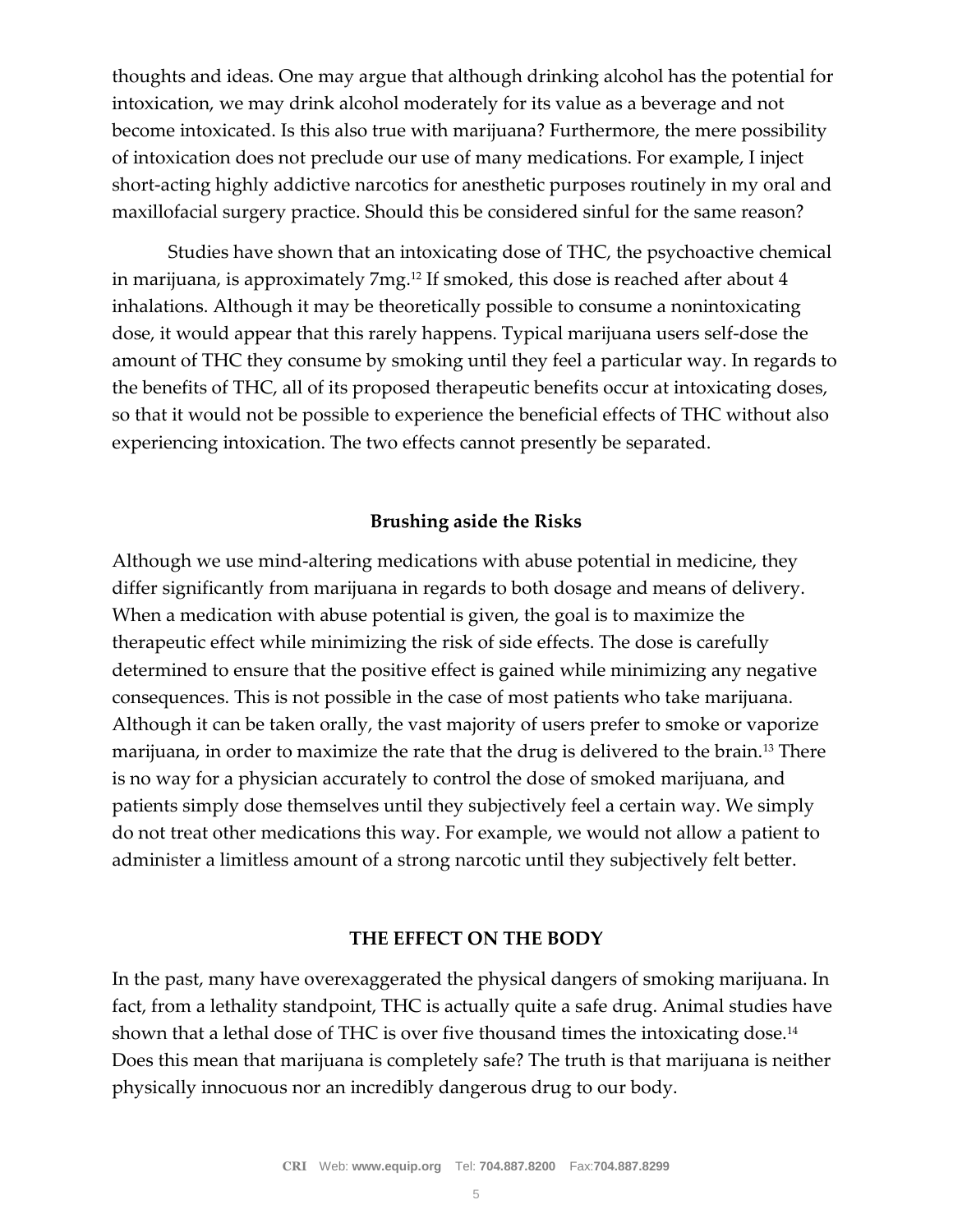Advocates for increased access to marijuana claim that it is impossible to overdose, it is nonaddictive, and it is safer than many medications that we legally take. However, despite the claims that it is relatively harmless, there are significant health concerns, especially with smoked marijuana. A recent study at Northwestern University revealed that even a very moderate amount of smoking leads to detectable changes in the structure of the brain. There was also a relationship between the amount of marijuana smoked and the degree of morphologic change. Chief researcher Dr. Hans Breiter states, "People think a little recreational use shouldn't cause a problem, if someone is doing OK with work or school. Our data directly says that this is not the case."<sup>15</sup>

### **Marijuana and Memory**

Studies have also confirmed that marijuana has significant effects on short-term memory. Those consuming even a small amount of marijuana may have a difficult time following a basic conversation. Marijuana also has significant physiological effects on the cardiovascular system, increasing heart rate and decreasing blood pressure quickly after dosing. There are also substantial psychological effects for many users, especially at higher doses or for those with little experience. Panic attacks or disturbing hallucinations have been reported, and these effects can happen unpredictably. A correlation between marijuana use and mental illness has been noted, but it remains a controversial view that pot is a causative agent for mental disease.

Marijuana is not an innocuous drug. However, one may reasonably argue that the possible negative effects on the body are worth the danger if there is a potential benefit to smoking pot. Even if the physical dangers of marijuana are an acceptable risk, the potential danger to our spiritual health also needs to be considered.

### **MARIJUANA AND SPIRITUAL HEALTH**

Since the effects of marijuana or any psychoactive substance results in an intense subjective experience, it can be difficult to describe using words. The experience itself is also highly dependent on the dose of the medication taken, the environment where it is taken, and the emotional state of the individual using the drug. Users frequently define the feeling of being "high" at the earliest doses as a pleasant, relaxing, anxiety-relieving intoxication. The next level of intoxication can leave a user feeling "stoned," which is a state associated with hallucinations and on occasion results in immobility or sleep. Higher doses increase the risk of unpleasant experiences, including panic attacks and occasional psychotic episodes. Most users self-titrate the amount of THC absorbed in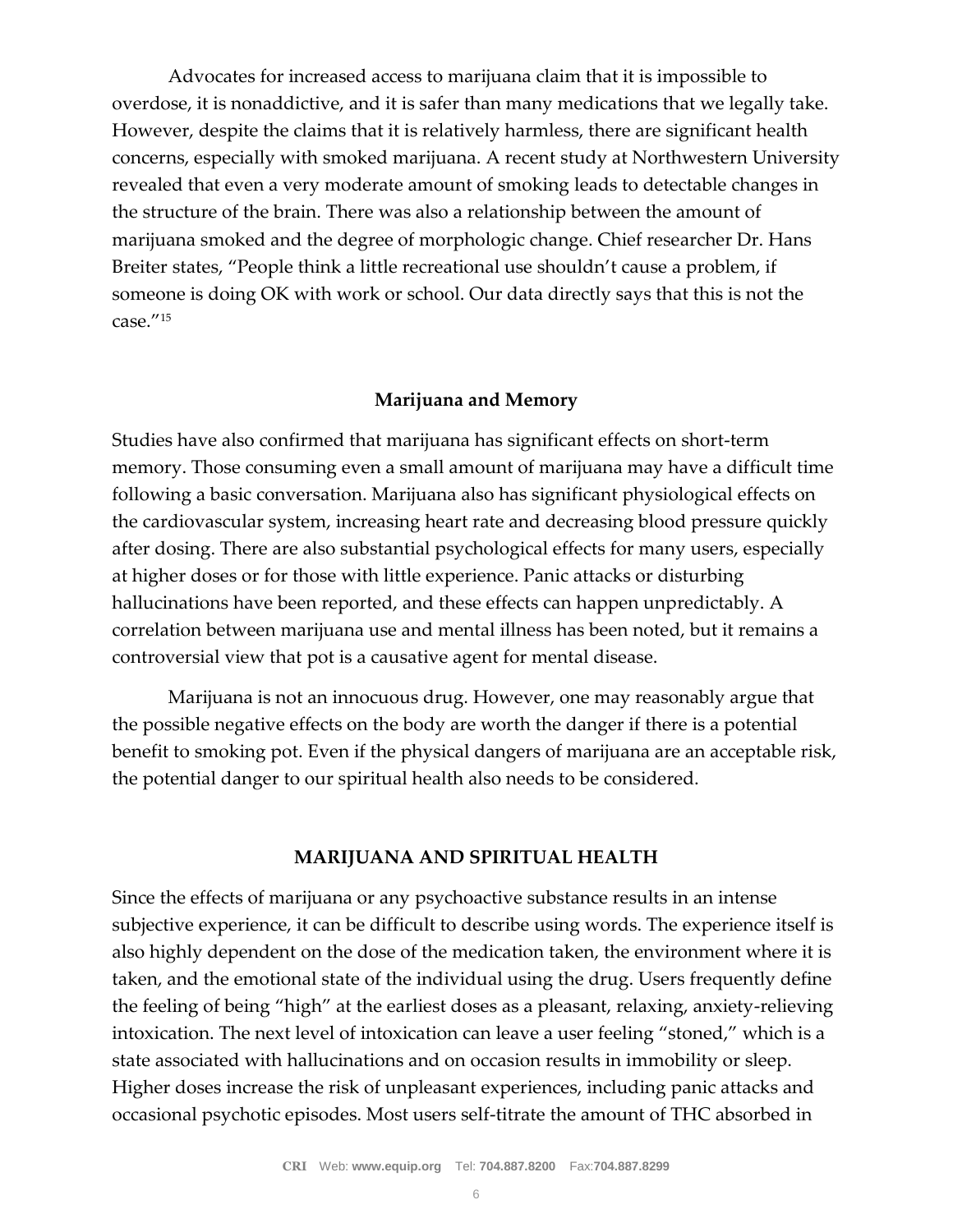order to reach their desired psychological state of mind while limiting unpleasant side effects.

Describing the very subjective spiritual dimension of smoking marijuana is also quite challenging, but there are some characteristics to the experience that many users share. The objective of many users is described as feeling "enlightened" or "gaining a higher level of consciousness" through the psychoactive nature of the drug. For example, marijuana proponent Jane Bello describes a number of "spiritual benefits" of smoking marijuana. She states that "deep within us, an essential need for a higher meaning of life waits to be unlocked."<sup>16</sup> As a result, the base desires and gnawing unhappiness that is part of the human experience is replaced by a deeper meaning and profound understanding.<sup>17</sup> There is locked within us an energy or truth that is waiting to be opened by altering our brain chemistry.

## **Enlightenment**

Even more striking is the report of a frequent marijuana user who described a particular experience as the "single most profound, spiritually moving, and enlightening" moment of his life. This is his description of his enlightened "trip": "My mind ceased to be a distinct entity, but became one with the entire universe. At the same time, however, nothing existed at all. It was infinity and zero at the same time. All was one and one was all. But it was also nothing."<sup>18</sup>

This "enlightenment" that is described is similar to that noted in Eastern religious thought. In fact, marijuana has been used for millennia in many religions, especially in India, China, and Tibet,<sup>19</sup> in order to enhance meditation and to reach a state of euphoric oneness with our world. The supreme Hindu god Shiva is often depicted drinking a cup filled with "bhang," which is made from the cannabis plant. Legend states that Shiva discovered the plant after wandering into a field after experiencing family conflict. After falling asleep, his curiosity led him to consume the cannabis plant, thus decreasing his anxiety and giving him a sense of peace. It became his favorite food, and he is described as the "Lord of Bhang."<sup>20</sup> Bhang is often consumed by participants during the holy festivals of Holi and Maha Shivaratri, the latter being in honor of Shiva.21 Partaking of bhang is also done in order to cleanse Hindus from their sins. One report states, "Taken in the early morning such bhang cleanses the user from sin, frees him from the punishment of scores of sins, and entitles him to reap the fruits of a thousand horse-sacrifices."<sup>22</sup>

In short, the psychoactive nature of the THC in marijuana is used both historically and today to gain higher consciousness, to unlock spiritual energy within, to discover the deeper meaning of life, and even to "cleanse" one of his or her sins.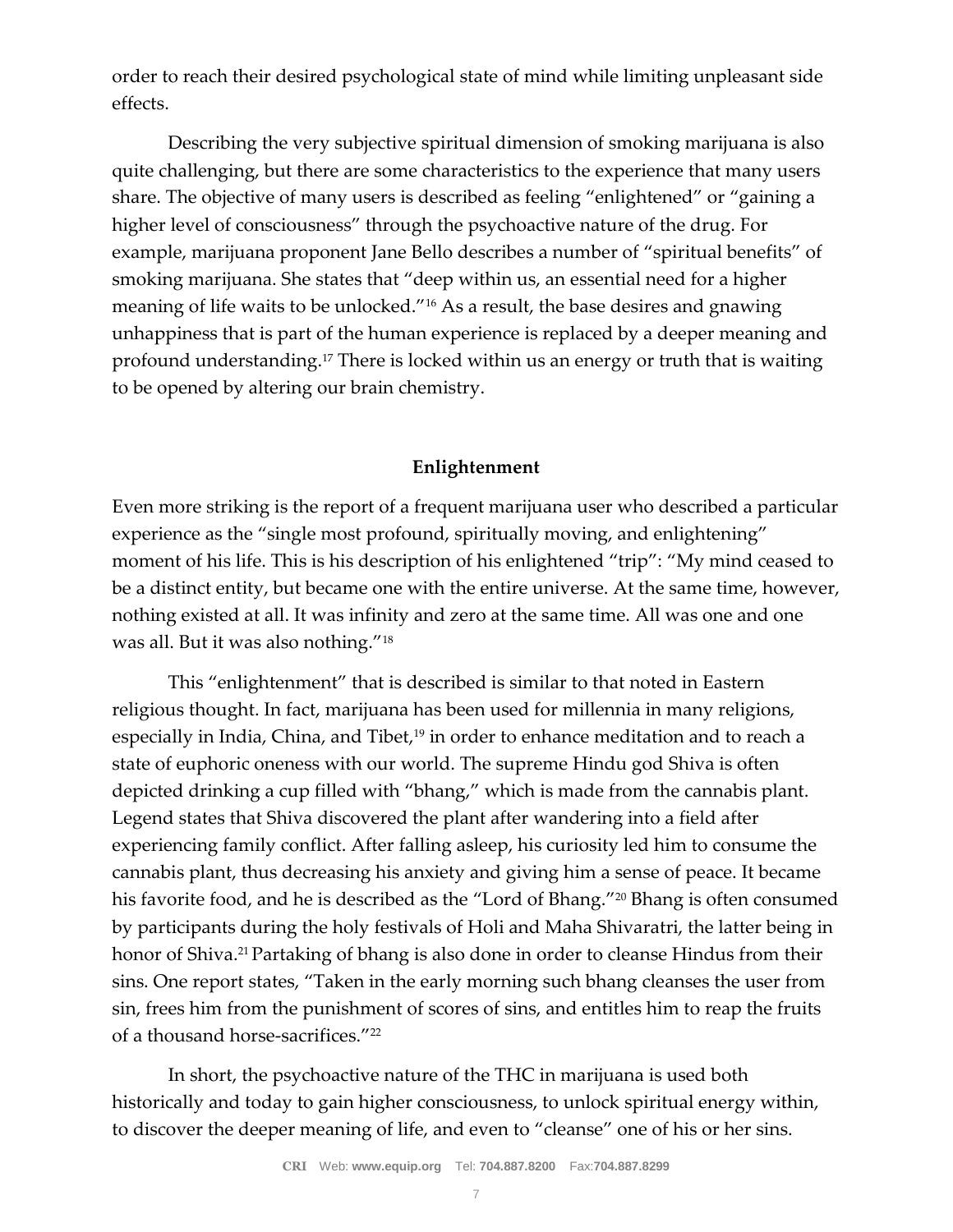Marijuana is used as a means to become one with the universe, which is an objective of certain Eastern religions. This is antithetical to our purpose as followers of Jesus Christ, in which we seek to worship the creator of our universe, not seek to become one with His creation.

## **Escapism**

The answers to our sinful human condition, gnawing dissatisfaction, and deeper meaning of life should not be sought and cannot be found by using a brain-altering drug to look inward. The answers can be found only in the person of Jesus Christ, and the work He has performed on our behalf. Even if one does not take marijuana with a goal of obtaining a higher spiritual state, the danger of introducing such a substance into your brain should not be taken lightly. Even if a substance may benefit the body, we should be careful of its potential effect on the spiritual health of our souls.

I believe the use of marijuana or other psychoactive drugs for recreational purposes is clearly wrong. The biblical prohibition against intoxication is clear, and using a drug to enhance our human experience is attempting to replace the role that Jesus Christ should possess in our lives. The medicinal use of marijuana is more complex, but we need to analyze whether the therapeutic effect on our physical body is worth the potential effects on our community and our spiritual health. If we are able to isolate a medically effective chemical from the marijuana plant, control its dose carefully, and limit its potential psychoactive side effects, it would be reasonable to support that laudable goal. So far, using the Charlotte's Web strain of marijuana has been effective in only a few selective conditions, and has shown only limited potential to help with others. Regardless, we should be very cautious in supporting a medication with so much potential to damage not only our bodies but also our souls.

**Dr. Richard Poupard** is a board certified oral and maxillofacial surgeon practicing in Midland, Michigan, and has an MA in Christian apologetics from Biola University. He is a speaker for Life Training Institute and a contributor to the LTI blog.

#### **NOTES**

- 1 Sanjay Gupta, "Weed: Dr. Sanjay Gupta Reports," CNN, August 11, 2013, news documentary.
- 2 "Majority Now Supports Legalizing Marijuana," Pew Research Center, 2013. Online at http://www.people-press.org/2013/04/04/majority-now-supports-legalizing-marijuana.
- 3 Ibid.